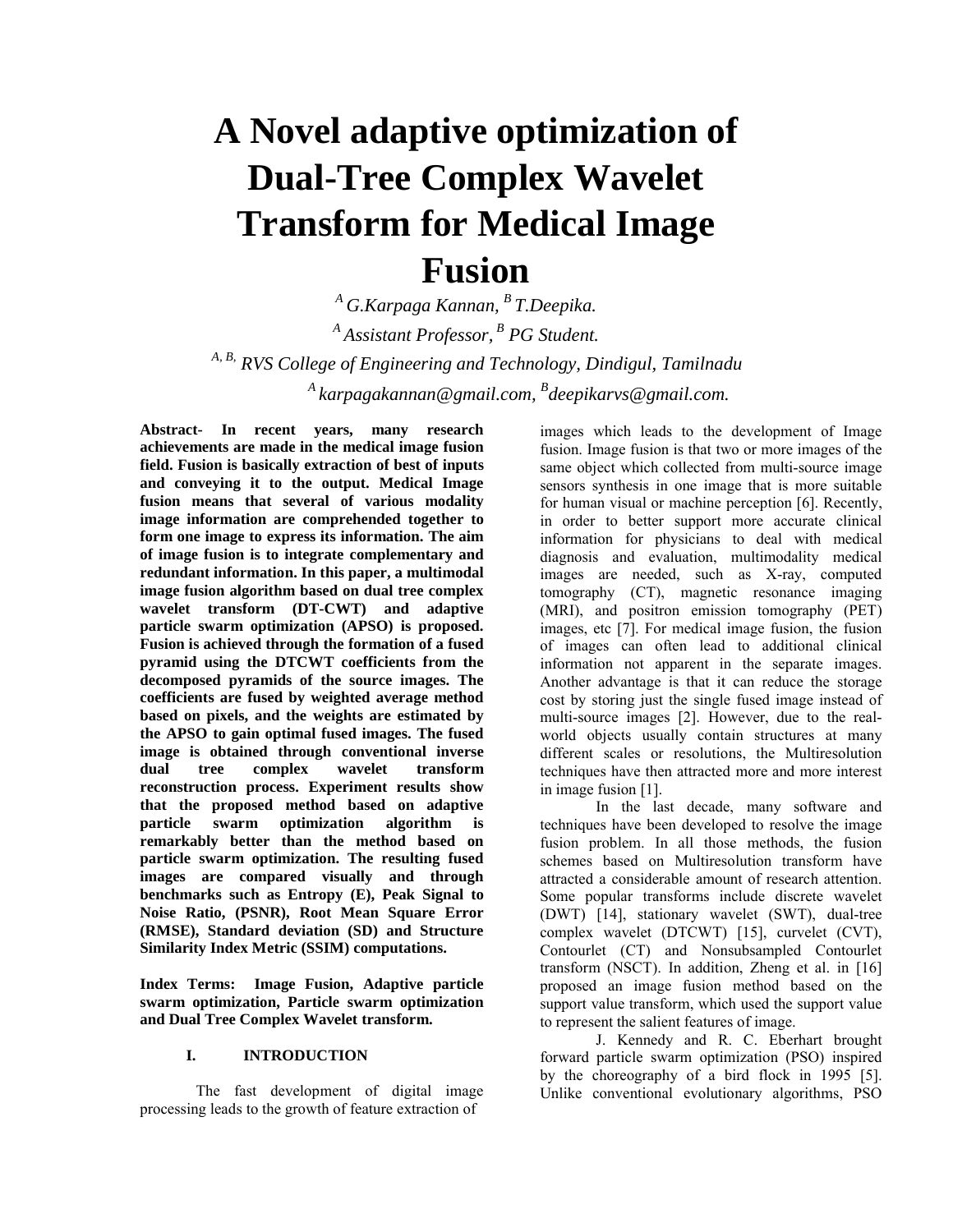possesses the following characteristics: 1) Each individual (or particle) is given a random speed and flows in the decision space; 2) each individual has its own memory; 3) the evolutionary of each individual is composed of the cooperation and competition among these particles. It has been of great concern and become a new research field. In order to improve the performances of the PSO algorithm, we present a proposal, called "adaptive particle swarm optimization (APSO)" is presented in this work. APSO algorithm is implemented to optimize the objective function, because of its high speed and its excellent performance in global search. In contrast to other evolutionary algorithms, APSO has a higher convergence speed and better exploratory capabilities. The approach to image fusion based on APSO is more successful.

In this paper, a new multi objective optimization method of multi objective image fusion based on APSO (Adaptive Particle Swarm Optimization) is proposed based on pixel level, which can simplify the model of multi objective image fusion and overcome the limitations of traditional methods. First the proper evaluation indices of multi objective image fusion are given, then the uniform model of multi objective image fusion in DT-CWT domain is constructed, in which the model parameters are selected as, the decision variables, and finally APSO is designed to optimize the decision variables. APSO not only uses a mutation operator to avoid earlier convergence, but also uses a crowding operator to improve the distribution of no dominated solutions and uses a new adaptive inertia weight to raise the optimization capacities.

A DTCWT based fusion scheme with APSO is proposed to produce the optimal fused result adaptively. The source images are firstly decomposed into low-frequency and high-frequency coefficients by DTCWT. For the fusion of coefficients, to highlight different parts adaptively, we fuse the coefficients with a pixel based weighted average fusion rule. The weights are optimized with APSO. The fused image is reconstructed with fused low-frequency and highfrequency coefficients. The fusion algorithm proposed, which can avoid the local optimum in APSO. Experimental results on two real images show that the method based on PSO is better than that based on APSO and can improve performance further.

The rest of this paper is organized as follows. In Section 2, overview of the DTCWT based image fusion scheme is given. Section 3 and 4 provides the procedure of the proposed method followed by some benchmarks evaluation and experiments in Section 5 & 6 and conclusion in Section 7.

## **II. A BRIEF OVERVIEW OF DTCWT**

The dual-tree complex wavelet transform is recent enhancements to the discrete wavelet transform [4]. The transform was first proposed by Kingsbury [9] in order to mitigate two main disadvantages, namely, the lack of shift invariance and poor directional selectivity, of the discrete wavelet transform (DWT) [3]. There are two versions of the 2D DTWT transform namely Dual Tree Discrete Wavelet Transform (DTDWT) which is 2-times expansive, and Dual Tree Complex Wavelet Transform (DTCWT) which is 4-times expansive [8]. Dual Tree Complex Wavelet Transform, a form of discrete wavelet transform which generates complex coefficients by using a dual tree of wavelet filters to obtain their real and imaginary parts. The properties of the DT-CWT can be summarized as [11]

a) Approximate shift invariance;

b) Good directional selectivity in 2 dimensions;

c) Phase information;

d) Perfect reconstruction using short linearphase filters;

e) Limited redundancy, independent of the number of scales, 2: 1 for 1D (2*m:* 1 for *m*D); f) Efficient order-N computation—only twice the simple DWT for 1D (2m times for mD).

Decompose the image with DT-CWT; it produces two sub bands of the low frequency and six sub bands of different directions in the high frequency at each level of decomposition, where each high-pass sub band corresponds to one unique direction  $\theta$  [12].



DT CWT imaginary part

Fig 1: The real and imaginary impulse responses of the DTCWT.

It can help to improve the precision of the decomposition and the reconstruction of the images. It covers more distinct orientations than the separable DWT wavelets and has the ability to differentiate positive and negative frequencies. Fig. 1 shows the impulse responses of the dual-tree complex wavelets.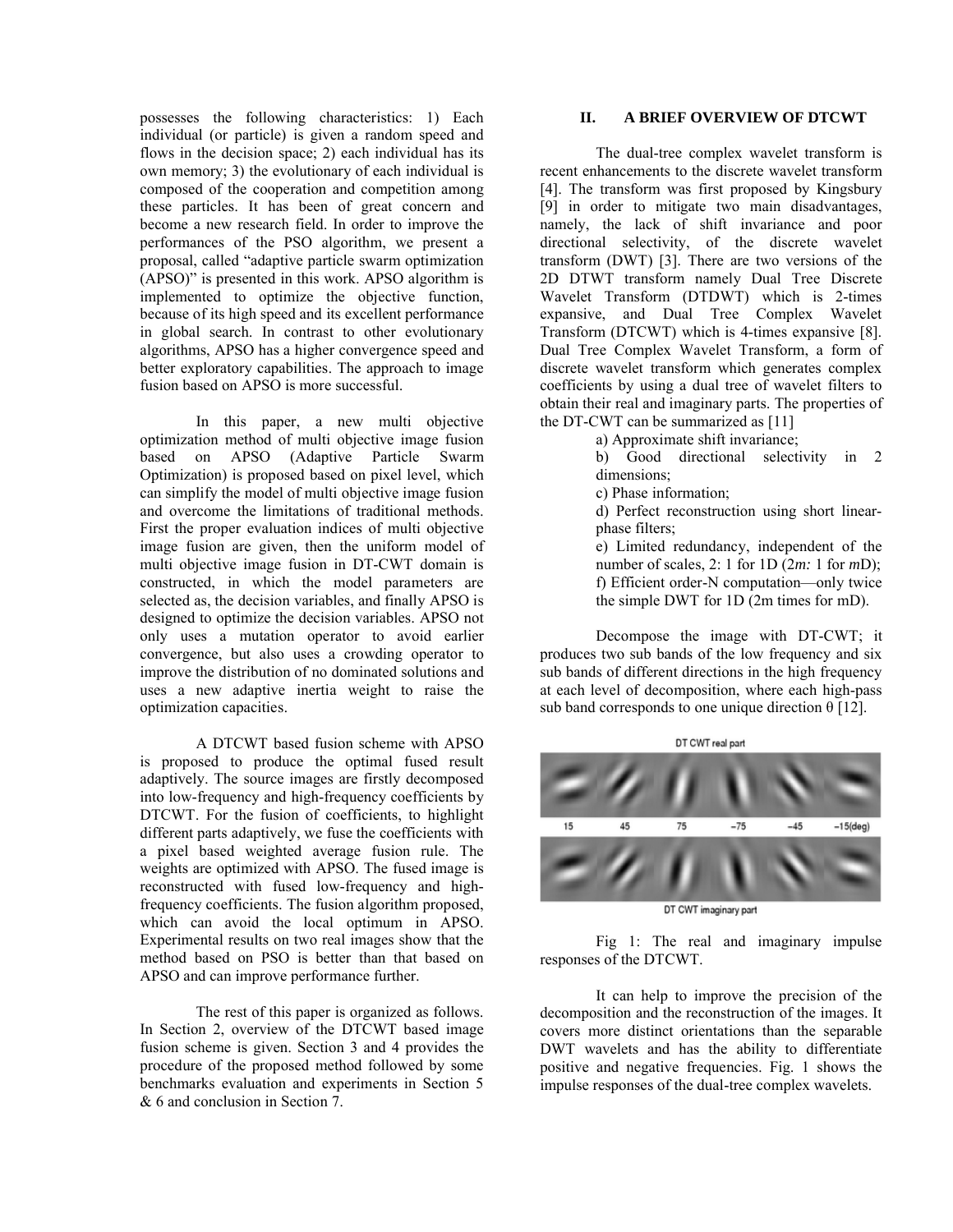Fig 2 shows the DT-CWT structure includes two parallel discrete wavelets as two trees, which create the real part and the imaginary part of the wavelet coefficients. The two trees use different filters, in the process of the decomposition of the first layer, choose odd lengths filters. For the decomposition of the other layers, the lengths of one tree's filters are odd and the other one's are even. For different levels of each tree, the two trees will present the good symmetry when use the odd and even filters alternately.

One way to double all the sampling rates in a conventional wavelet tree is to eliminate the downsampling by 2 after the level 1 filter. This is equivalent to having two parallel fully-decimated trees, provided that the delays of filters are one sample offset from the delays, which ensures that the level 1 downsamplers in tree *b* pick the opposite samples to those in tree *a*. Then find that, to get uniform intervals between samples from the two trees below level 1, the filters in one tree must provide delays that are half a sample different from those in the opposite tree. For linear phase filters, this requires odd-length filters in one tree and even-length filters in the other.



Fig 2: The DT-CWT structure

The DT-CWT also yields perfect reconstruction by using two parallel decimated trees with real-valued coefficients generated at each tree. The inverse of the dual-tree CWT is as simple as the forward transform. To invert the transform, the real part and the imaginary part are each inverted—the inverse of each of the two real DWTs are used—to obtain two real signals[10]. These two real signals are then averaged to obtain the final output.

# **III. DT-CWT BASED IMAGE FUSION PROCEDURE**

The approach to image fusion based on multimodel optimization in DT-CWT domain is as follows. The fusion scheme with two input images I1 and I2 which are assumed to have been registered. Firstly, each of the registered input images is transformed to low frequency coefficients A and series of highfrequency coefficients D by applying DTCWT, defined as:

$$
(A, D)=DTCWT(I). \t(1)
$$

Then, in general, the low-frequency coefficients  $A_1$ ,  $A_2$ and high-frequency coefficients  $D_1$ ,  $D_2$  are handled separately to give fused version, defined as:

$$
A_F = \Phi_A(A_1, A_2)
$$
  
\n
$$
D_F = \Phi_D(D_1, D_2)
$$
 (2)

where  $\Phi_A$ ,  $\Phi_D$  are fusion rules for low-frequency and high-frequency coefficients, and  $A_F$ ,  $D_F$  indicate the fused low-frequency and high-frequency coefficients. Finally, the fused image F is obtained by performing the inverse transform (IDTCWT) on  $A_F$  and  $D_F$ , defined as:

$$
F = IDTCWT (A_F, D_F)
$$
 (3).



Fig 3: The fusion scheme based on DTCWT

# **IV. THE PROPOSED FUSION TECHNIQUE**

After decomposing input images into lowfrequency and high-frequency coefficients, in order to highlight region features of the source images, the corresponding coefficients are fused and the values of weights are adaptively estimated by APSO with the fitness function, is proposed. In this paper, all the APSO algorithms studied are based on the gbest model, aiming to reduce the probability of being trapped into local optima by introducing mutation & crowding operator and keep the advantage of fast convengeance of the gbest model.

The flow of APSO is as follows. Initialize the population and algorithm parameters.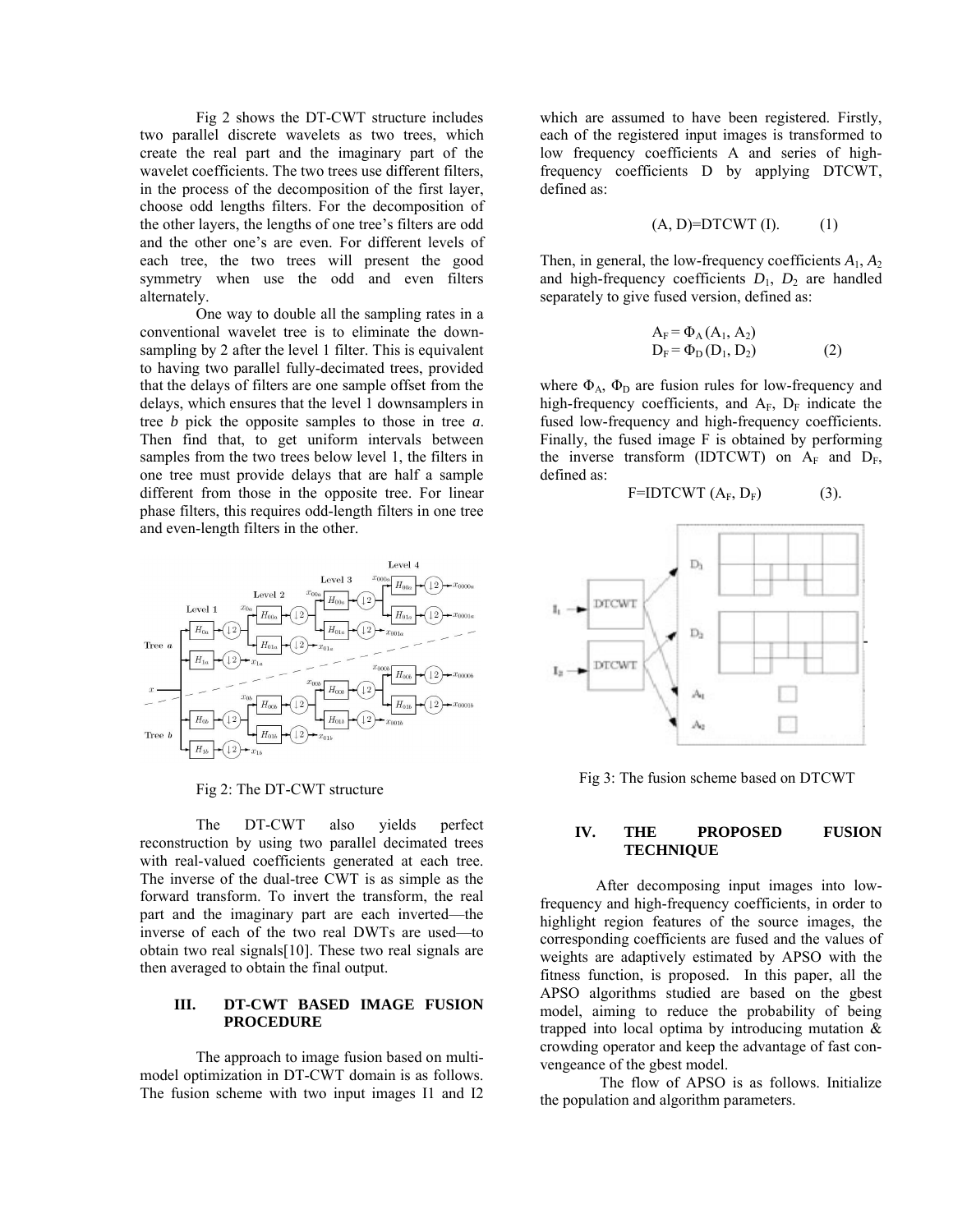1) Initialize the position of each particle: pop[i], where  $i=1,\ldots,NP$ , NP is the particle number.

2) Initialize the speed of each particle: vel [i]  $=0$ 

3) Initialize the record of each particle:  $pbest[i] = pop[i]$ 

4) Evaluate each of the particles in the POP: fun  $[i, j]$ , where  $j=1,..., NF$ , and NF is the objective number.

5) Store the positions that represent no dominated particles in the repository of the REP according to the Pareto optimality.

Before the maximum number of cycles is reached, do 1) Update the speed of each particle using (4).

 $Vel[i] = W. Vel[i] + C_1. rand_1. (Pbest[i] - pop[i]]) + C_2.$ rand<sub>2</sub>. (Gbest [i] - pop[i]) (4)

where W is the inertia weight [18]; c1 and c2 are the learning factors [19], rand1 and rand2 are random values in the range  $[0, 1]$ ; pbest $[i]$  is the best position that the particle i has had; h is the index of the maximum crowding distance in the repository that implies the particle locates in the sparse region, as aims to maintain the population diversity; pop[i] is the current position of the particle i.

2) Update the new positions of the particles adding the speed produced from the previous step

$$
Pop [i] = pop[i] + vel[i] \tag{5}
$$

3) Maintain the particles within the search space in case they go beyond their boundaries. When a decision variable goes beyond its boundaries, the decision variable takes the value of its corresponding boundary, and its velocity is multiplied by (-1).

4) Adaptively mutate each of the particles in the POP at a probability of Pm.

5) Evaluate each of the particles in the POP.

6) Update the contents in the REP, and insert all the current no dominated positions into the repository.

7) Update the records, when the current position of the particle is better than the position contained in its memory, the particle's position is updated.

$$
Pbest[i] = pop[i] (6)
$$

8) Increase the loop counter of g.

For approximations in DT-CWT domain, use weighted factors to calculate the approximation of the fused image of F. Using multi-modal optimization methods, find the optimal decision variables of image fusion in DT-CWT domain, and realize the optimal

image fusion. The fused image F is reconstructed by the fused low-frequency coefficients  $A_F$  and the fused high frequency coefficients  $D_F$ . The new sets of coefficients are used to find the inverse transform to get the fused image F.

# **V. QUALITY EVALUATION**

The quality of the fused image is evaluated by five benchmarks: Entropy (E), Root Mean Square Error (RMSE), Peak-to-Peak Signal-to-Noise Ratio (PSNR), Structure Similarity Index Metric (SSIM) and Standard deviation (SD). Consider R as the source image and F the fused image, both of size  $M \times N$ . F (i, j) is the grey value of pixel at the position (i, j).

## 1) Entropy (E)

Entropy is an index to evaluate the information quantity contained in an image. If the value of entropy becomes higher after fusing, it indicates that the information increases and the fusion performance are improved.

$$
E=-\sum_{i=0}^{L-1}p_i\ log_2 p_i
$$

Entropy is defined as where L is the total of grey levels,  $p = \{p0, p1...pL-1\}$  is the probability distribution of each level [13].

2) Peak-to-Peak Signal-to-Noise Ratio (PSNR)

PSNR is the ratio between the maximum possible power of a signal and the power of corrupting noise that affects the fidelity of its representation. The PSNR measure is given by [13]

 PSNR= 10log 10 (255) <sup>2</sup> / (RMSE) <sup>2</sup> (db)

## 3) Root Mean Square error

The root Mean Square error is defined as follows:

$$
\text{RMSE} = \sqrt{\frac{\sum_{i=1}^{N} \sum_{j=1}^{N} [R(i,j) - B(i,j)]^2}{N X N}}
$$

The RMSE is used to measure the difference between the source image and the fused image; the smaller the value of RMSE and the smaller the difference, the better the fusion performance.

## 4) Structure Similarity Index Metric (SSIM)

SSIM measures the structural similarity between the fused and the reference images.

$$
SSIM = \frac{(2\mu_f \mu_r + C_1) (2\sigma_f \sigma_r + C_2)}{(\mu^2_f + \mu^2_r + C_1)(\sigma^2_f + \sigma^2_r + C_2)}
$$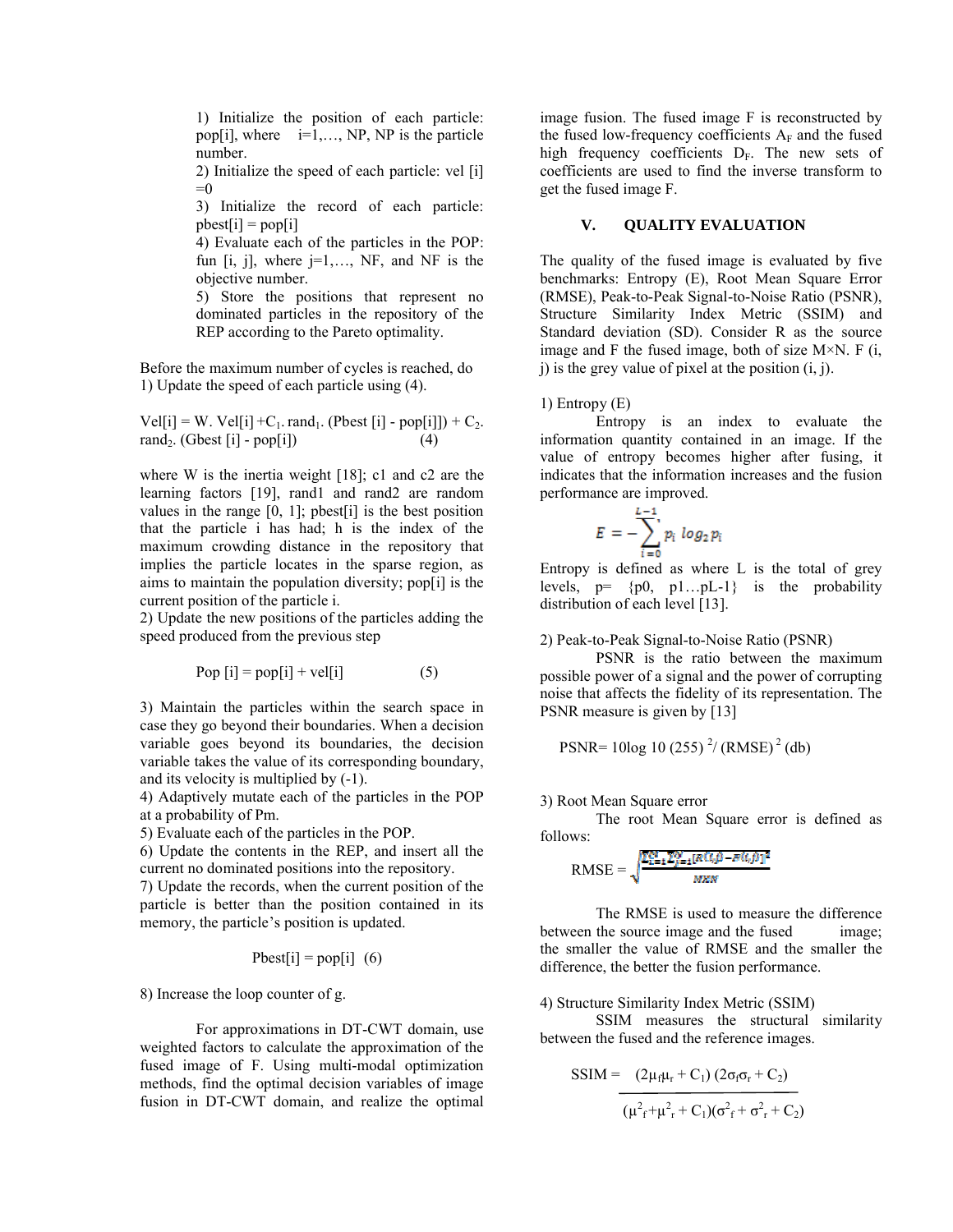5) Standard deviation (SD)

Standard deviation is shown as follows

$$
SD = \sqrt{\frac{1}{MKN}} \sum_{m=1}^{M} \sum_{n=1}^{N} (F(m, n) - MEAN)^2
$$

Where MEAN is the average denoted by

$$
MEAN = \frac{1}{M2N} \sum_{m=1}^{M} \sum_{n=1}^{N} |F(m, n)|
$$

### **VI. EXPERIMENTAL RESULTS**

The performance of the proposed image fusion approach was tested and compared with that of PSO scheme. Proposed algorithm is applied to multimodality medical images (CT and MR images). The parameters of APSO are as follow: the particle number of NP is 100; the objective number of NF is 6; the inertia weight of W is 0.5; the learning factor of  $C_1$ is 1, and C2 is 1; the maximum cycle number of  $G_{\text{max}}$ is 100; the allowed maximum capacity of MEM is 100; the mutation probability of Pm is 0.05. Multimodality CT and MR medical images are fused and shown in figure 4. A fused image using the proposed method is found to have less ringing artifacts than the DWT based modulus maxima approach. The inverse wavelet transform is the fused image with clear focus on the whole image. Their performance is measured in terms of Entropy, Peak-to-Peak Signal-to-Noise Ratio, Root mean square errors, structure similarity index metric & Standard deviation and tabulated in table1  $\&$  2. The visual experiments and the quantitative analysis demonstrate that the proposed medical image fusion method can preserve the important structure information such as edges of organs, outlines of images compared to other image fusion methods.

#### **VII. CONCLUSION**

This paper describes a multimodal image fusion algorithm based on DTCWT and PSO to obtain optimal fused images. For fusion of the multimodal images of different intensity range, it is vital to adjust the different intensity range between the input images and highlight different parts of the image. Proposed algorithm is applied to multimodality medical images (CT and MR images) along with DT-CWT. Fused image obtained using Proposed APSO based DTCWT is compared with the fused image obtained using PSO based DTCWT approach . The approach using APSO to optimize the model parameters of image fusion is feasible and relatively effective, and can get the Pareto optimal fusion result. The DTCWT and APSO method is used to retain edge information without significant ringing artifacts. It has the further advantages that the phase information is available for analysis. The proposed fusion technique provides computationally efficient and better qualitative and quantitative results. Experimental results demonstrate that the proposed fusion method outperforms some well-known methods both visually and quantitatively.

## **VIII. REFERENCES**

1. S. G. Mallat (1989), 'A theory for Multiresolution signal decomposition: the wavelet representation', IEEE Transactions on Pattern Analysis and Machine Intelligence, vol. 11, no. 7, pp. 674–693.

2. Tian Hui, Wang Binbin, "*Discussion and Analyze on Image Fusion Technology*", 2009.

3. Rockinger, O. (1997),"*Image fusion using a shift invariant wavelet transform*", In proceedings of the IEEE International conference on Image Processing, volume III, pages 288-291.

4. Kingsbury, N.G., (2000), "*A Dual-Tree Complex Wavelet Transform with Improved Orthogonality and Symmetry Properties*", Proc. IEEE Conf. on Image Processing.

5. Haining An1, Yaolong Qi1, and Ziyu Cheng (2010), "*Image Fusion Method Based on Particle Swarm Optimization*", Advances in Wireless Networks and Information Systems, LNEE 72, pp. 527–535.

6. M. I. Smith, J. P. Heather, "*Review of Image Fusion Technology in 2005*," Proceedings of the SPIE, Volume 5782, pp. 29-45, 2005.

7. G. Pajares, J. M. D. L. Cruz, "*A wavelet-based image fusion tutorial*, "Pattern Recognition, vol. 37, no. 9, pp. 1855–1872, 2004.

8. Felix C. A. Femandes', Rutger L. van Spaendonckd and C. Sidney Burrus (May 2001), "*A new directional, low-redundancy complex-wavelet transform*".

9. N. G. Kingsbury, "*The dual-tree complex wavelet transform:* A new technique for shift invariance and directional filters," in *Proc. 8th IEEE DSP Workshop*, UT, Aug. 1998.

10. I. W. Selesnick, R. G. Baraniuk, and N. G. Kingsbury, "The dual-tree complex wavelet transform – *A coherent framework for multiscale signal and image processing*," *IEEE Signal Process. Mag.*, vol. 6, pp. 123–151, Nov. 2005.

11. Udomhunsakul, S. and P. Wongsita, "Feature extraction in medical MRI images", proceeding of 2004 *IEEE conference* on cybernetics and intelligent Systems, Vol. 1,340-344, Dec. 2004.

12. Paul Hill, Nishan Canagarajah and Dave Bull "*Image Fusion using Complex Wavelets*" Dept. of Electrical and Electronic Engineering The University of Bristol, BS5 lUB, UK, 2002.